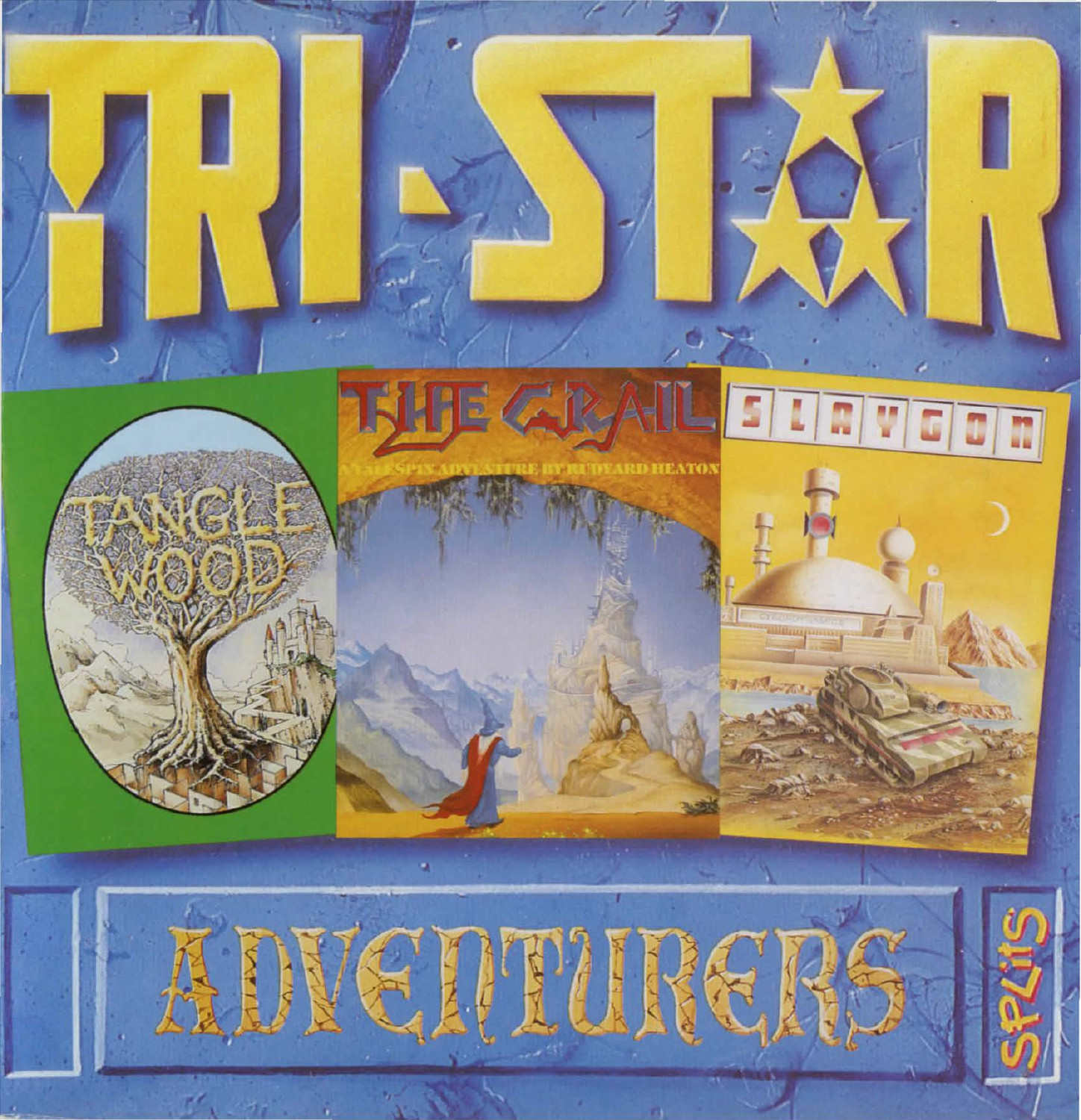# **TANGLEWOOD**

# **LOADING -**

To load Tanglewood, place the disk into internal drive and switch the computer on The program will load and run automatically.

## **CONTROLS:-**

You can play Tanglewood with either the mouse or the joystick, to summon a mobile,

MOUSE:-

Click on one of the numbered mobile buttons (left hand side).

Move mouse pointer onto the main screen (bulb in lower right corner will come on). Click mouse start mobile movement. Mobile follows mouse. Click mouse to stop mobile movement.

JOYSTICK:-

Click on one of the numbered mobile buttons (left hand side), and manoeuver the mobile with the joystick.

## **OBJECTS:-**

To pick up an object, drag it from the found scene to any one of the Carrying screens. To drop an object you do the reverse of picking it up.

## **SWITCHES:-**

# **(do not read this section if you would rather find out by experiment!!)**

There are 4 switches at the foot of the main screen. From left to right:-

- 1:- Quit game...(confirmation required)!!
- 2:- Save or Restore game .. (up to 5 files) To re-start use either and select RE-START from window.
- 3:- Sound on/off.
- 4:- Pause.

Only switch 1 will work before a mobile has been selected. So to restore a saved game, load the program, select a mobile, then use switch 2.

There are 3 more switches underneath mobile picture... From left to right:-

- 1:- Suite of programs.
- 2:- Brief location description.
- 3:- Time war-(DAY NIGHT)..(NIGHT DAY).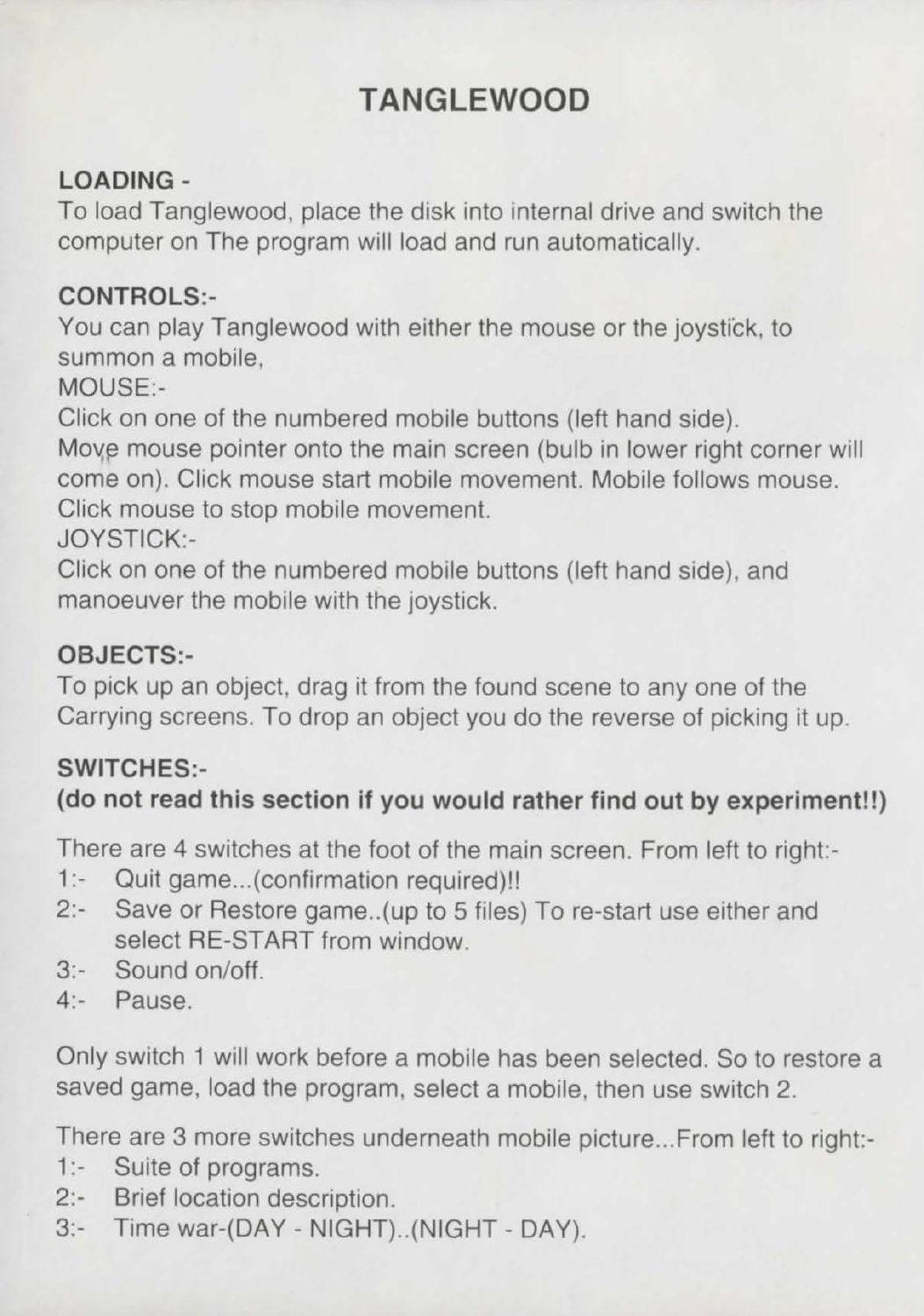# **THE GRAIL**

#### **REQUIREMENTS:-**

To play The Grail you will need an Atari ST with 512k, or an Amiga with at least 1 Mb of RAM.(memory). and a colour monitor or television.

### **LOADING INSTRUCTIONS:-**

#### **ATARI** ST:-

Place disk A into the internal disk drive, the program will load and run automatically.

#### **AMIGA :-**

Place the GRAIL disk into the internal disk drive, the program will load and run.

### **PLAYING THE GAME:-**

The GRAIL is a fully mouse driven adventure, which uses the left mouse button 'to play the game (by clicking on different parts of the picture) and the right mouse button for controlling functions, such as re-starting the adventure, setting and finding placemarkers (previously saved positions within the adventure), selecting a different drive and/or folder, or returning to the Desktop / Workbech. Left clicking on characters in the story will produce sounds, texts or changes of scene: on passing the cursor over the texts, some parts may highlight: these are the available choices. Left clicking on these may lead the characters to a different scene, or simply be part of an on going conversation. Now it's up to you...!

# **SLAYGON**

### **LOADING:-**

To load SLAYGON insert the first disk into the internal drive and switch the computer on, If you have an Atari ST you will have to click on the SLAYGON.PRG file, If you own a Commodore Amiga the program will load and run automatically...

# **HOW TO START:-**

The game will ask you if you would like to continue a save game, if this is so then reply by pressing 'Y', if not then press 'N'. You can also choose the level of difficulty, either [Novice] or [Expert]

## SPECIAL NOTES....

A) You can save the game at any time by pressing the button marked SAVE. B) You can load a previously saved game at any time by pressing the button marked LOAD.

C) You can exit the game without saving by pressing the button marked QUIT.



# **CONTROL PANEL**